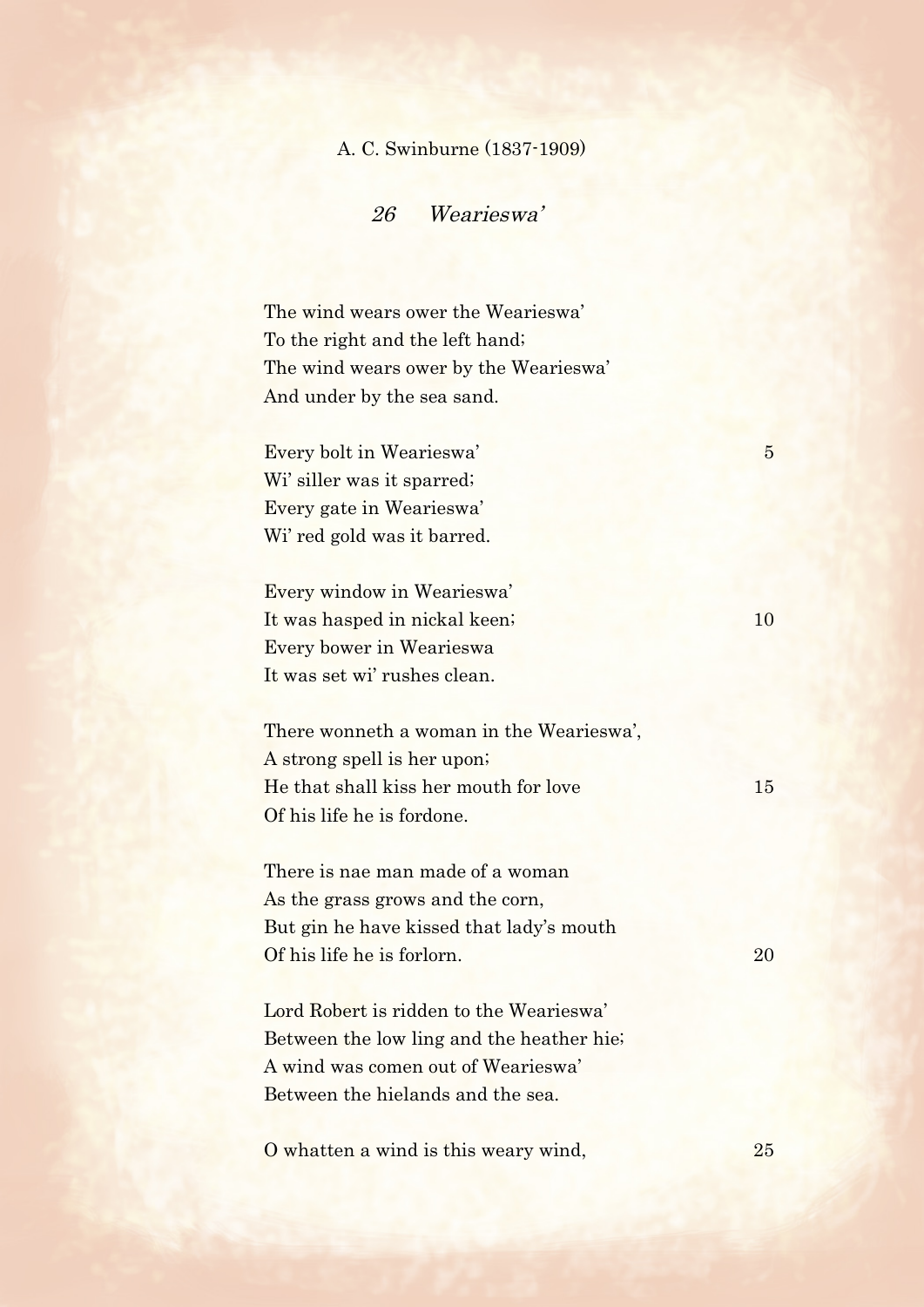A weary wind to me? It's neither a scart o' the mill-water, Nor yet a wind o' the sea.

Lady Janet looked ower by a little window, She was fain of any man; 30 For the lack of love that was her in All her body was wan.

She laid her chin out ower the wa' stanes, All her body was weak; The tears fell over in her face wan, 35 Betwixen mouth and cheek.

Gin I kissed that lady on her lips The bitter man would I be; Gin I kissed that lady on her hands twain 'Twere pain of my body. 40

O gin ye should kiss my weary hands Your ken would be fu' sair; And gin ye should kiss my heavy mouth Your teen wad be mickle mair.

But ye'll gae down to yon wan water-side,  $45$ Gar make a ship of ashen tree; And ye maun sail by seven ways Between the faem and the green sea.

The first water ye'll sail upon Men call it Wearieswyte; 50 Whoso cometh to that water He shall have little delight.

The neist water ye'll sail upon Men call it Wearieswan; Whoso cometh to that water 55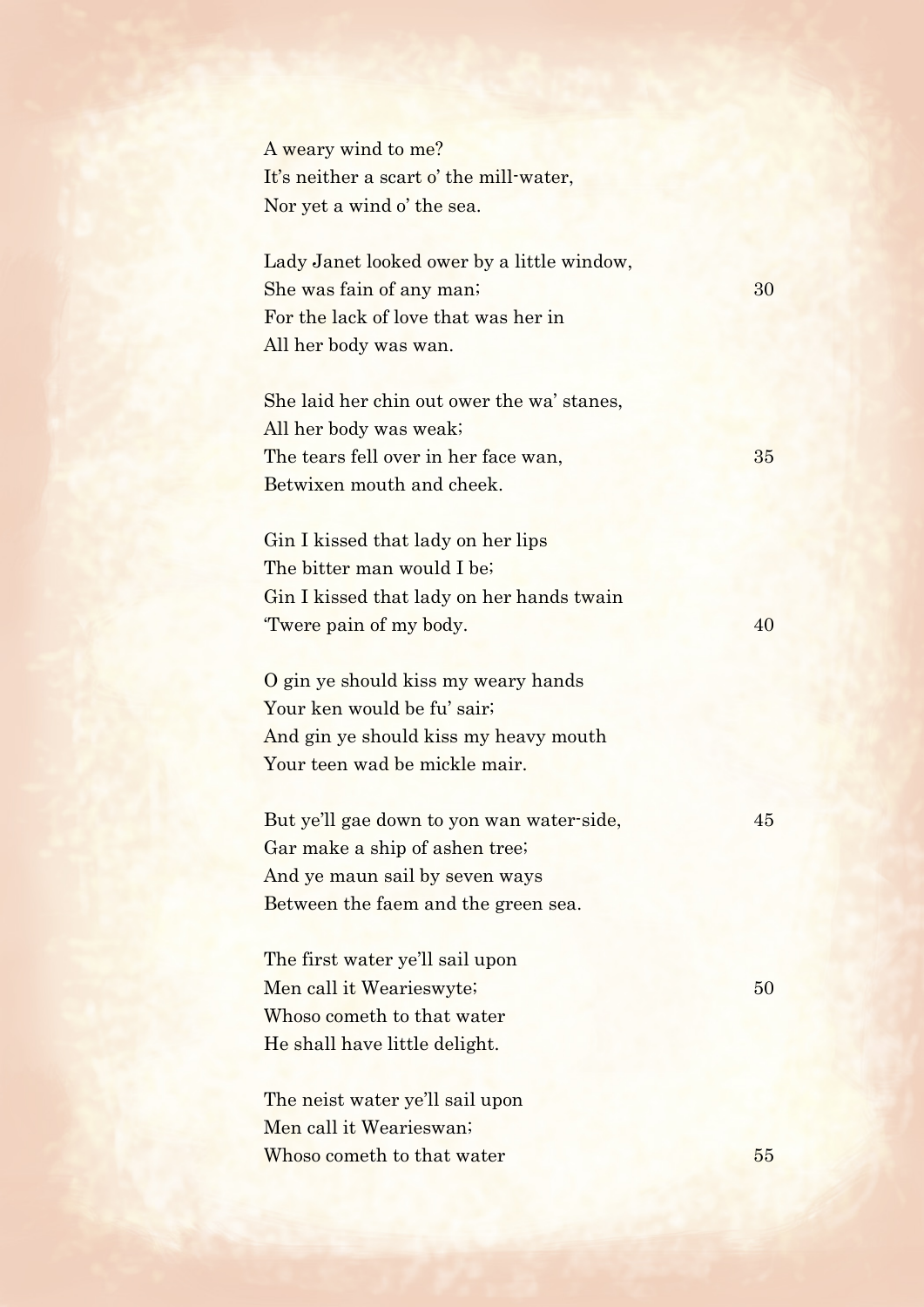He is nae sicker man.

The neist water ye'll sail upon Men call it Weariesway; Whos[o] cometh to that water He were the better away. 60

The neist water ye'll sail upon Men call it Wearieswoe; Whoso cometh to that water He shall neither stand nor go.

The neist water ye'll sail upon 65 Men call it Weariesween; Whbso cometh to that water Of his body he shall have teen.

The neist water ye'll sail upon Men call it Weariesyett; 70 Whoso cometh to that water An ill wonning he shall get.

The last water ye'll sail upon Men call it Wearieshead; Whoso cometh to that water 75 It were better for him to be dead.

And gin the sair sea scathe you not Nor the sea-worms in the sea, This weary weird that is me upon Ye shall take off from me. 80

And gin the water win you not upon Ye shall have good harbouring When ye come back to Wearieswa' About the fair birk flowering.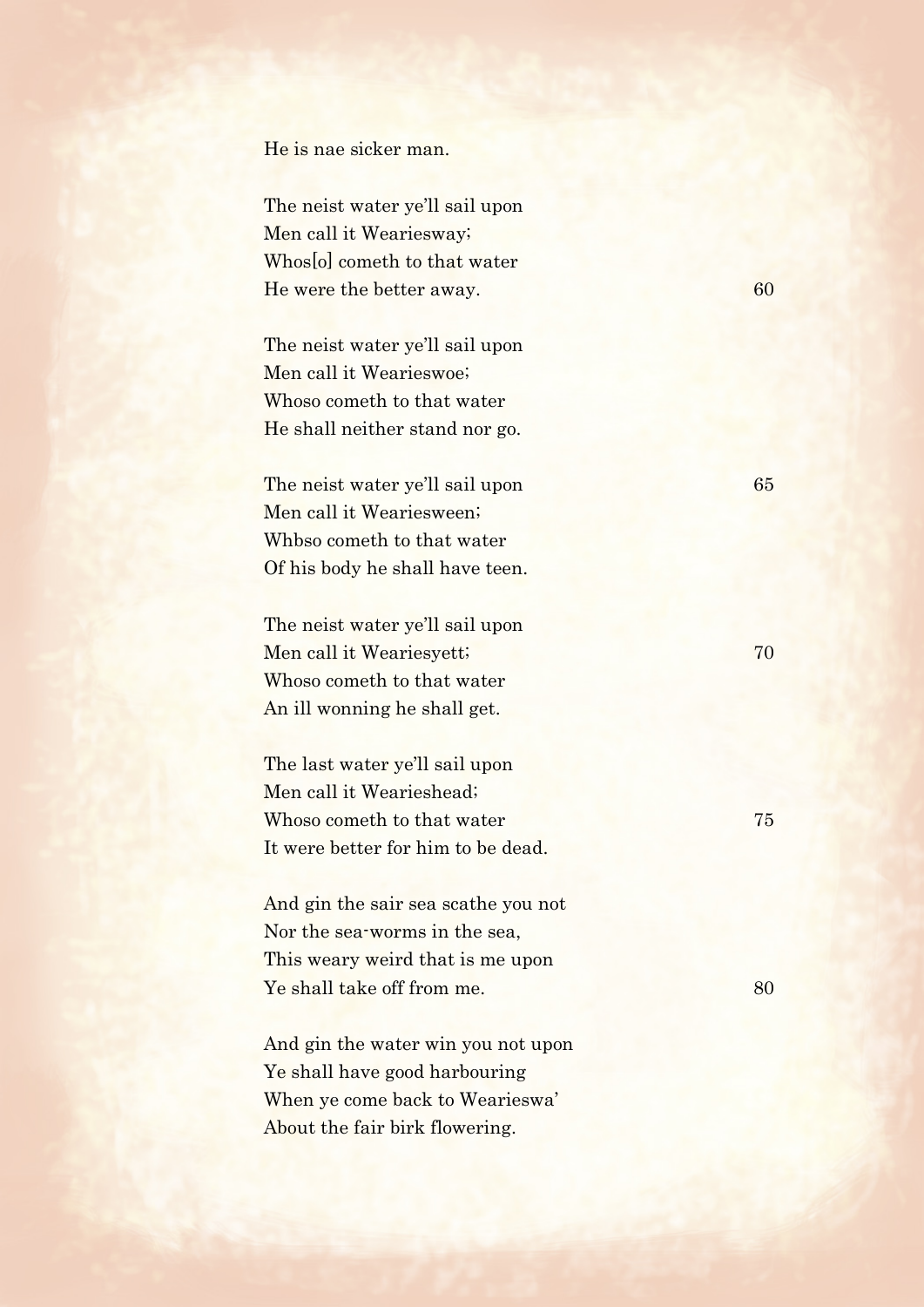| And ye maun be yoursell alane                 | 85  |
|-----------------------------------------------|-----|
| And I with a' my men,                         |     |
| And ye maun stand low down them amang         |     |
| To see if I shall you ken.                    |     |
|                                               |     |
| Gin the wan water win me not upon             |     |
| Between the sea-banks and the sea,            | 90  |
| Then I'll come back for your sake, Janet      |     |
| A token I'll hae wi' me.                      |     |
| But how shall ye be seen, Hynd Robert,        |     |
| O how shall ye be known,                      |     |
| Amang so mony gentlemen                       | 95  |
| That wear the gold alone?                     |     |
|                                               |     |
| O where they wear the goodly bright gold      |     |
| I shall wear yellow and black;                |     |
| And a little green hood behind my hair        |     |
| To hang down at my back.                      | 100 |
|                                               |     |
| But how shall ye be kent, Janet,              |     |
| Or how shall ye be seen,                      |     |
| Among so many goodly ladies                   |     |
| That ye maun gang between?                    |     |
| O where they wear a ring, Robert,             | 105 |
| I shall wear two or three;                    |     |
| And a girdle with a fair white stane,         |     |
|                                               |     |
| And by that ye shall ken me.                  |     |
| And where they wear but yellow lammer,        |     |
| I shall wear siller sheen;                    | 110 |
| And where they gang like a queen's handmaids, |     |
| I shall gang like a queen.                    |     |
|                                               |     |

A kell o' gowd abune my head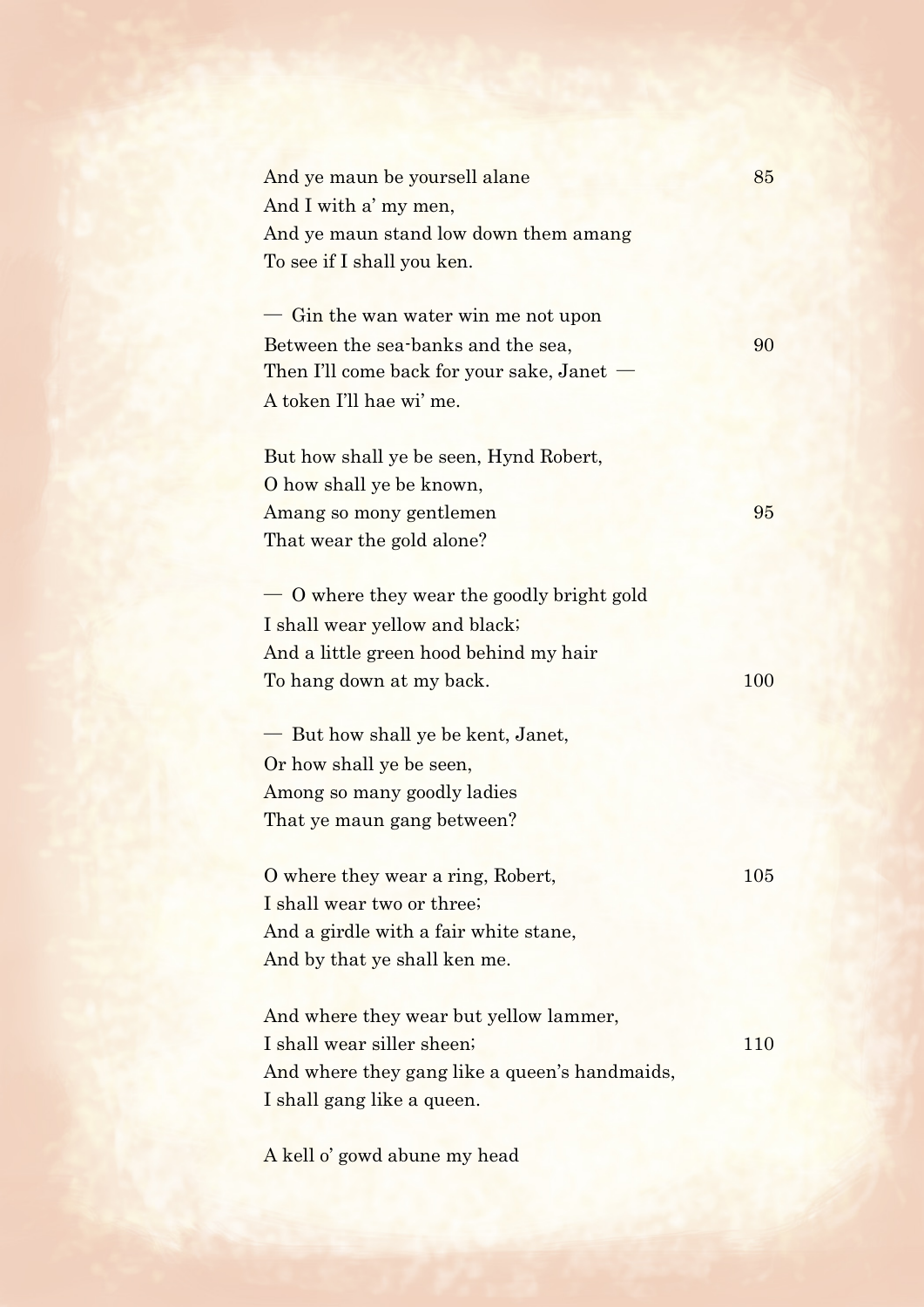| And a band abune my eebree,<br>And in every o' them a jewel stone<br>My witness for to be.                                                                                                                      | 115 |
|-----------------------------------------------------------------------------------------------------------------------------------------------------------------------------------------------------------------|-----|
| And half my kirtle of red sendal<br>To hang down at my knee;<br>And half my kirtle of brown sendal<br>That shall be wrought to me.<br>And the shoon on my feet of yellow samite<br>And by that ye shall me see. | 120 |
| He's made him a ship o' the goodly ash<br>The sides thereof were wan?<br>The first water he sailed upon<br>He was the heavier man.                                                                              | 125 |
| A' the oars were wrought of gold<br>And a' the sails of red;<br>The last water he sailed upon<br>He seemed he was but dead.                                                                                     | 130 |
| But he's won back to Wearieswa'<br>That was hard on a great sea;<br>His hair was fu' of the wan sea-water<br>And he halted of his knee                                                                          |     |
| Between the sea and the sea-banks<br>He's let his bonny ship stand;<br>His clothes were fu' of the wan rain-water<br>And he halted of his hand.                                                                 | 135 |
| Oh I will draw to me a weed,<br>A weed baith poor and low,<br>And I will gang before my lady's face,<br>To see if she will me know.                                                                             | 140 |
|                                                                                                                                                                                                                 |     |

And he has drawn to him a weed,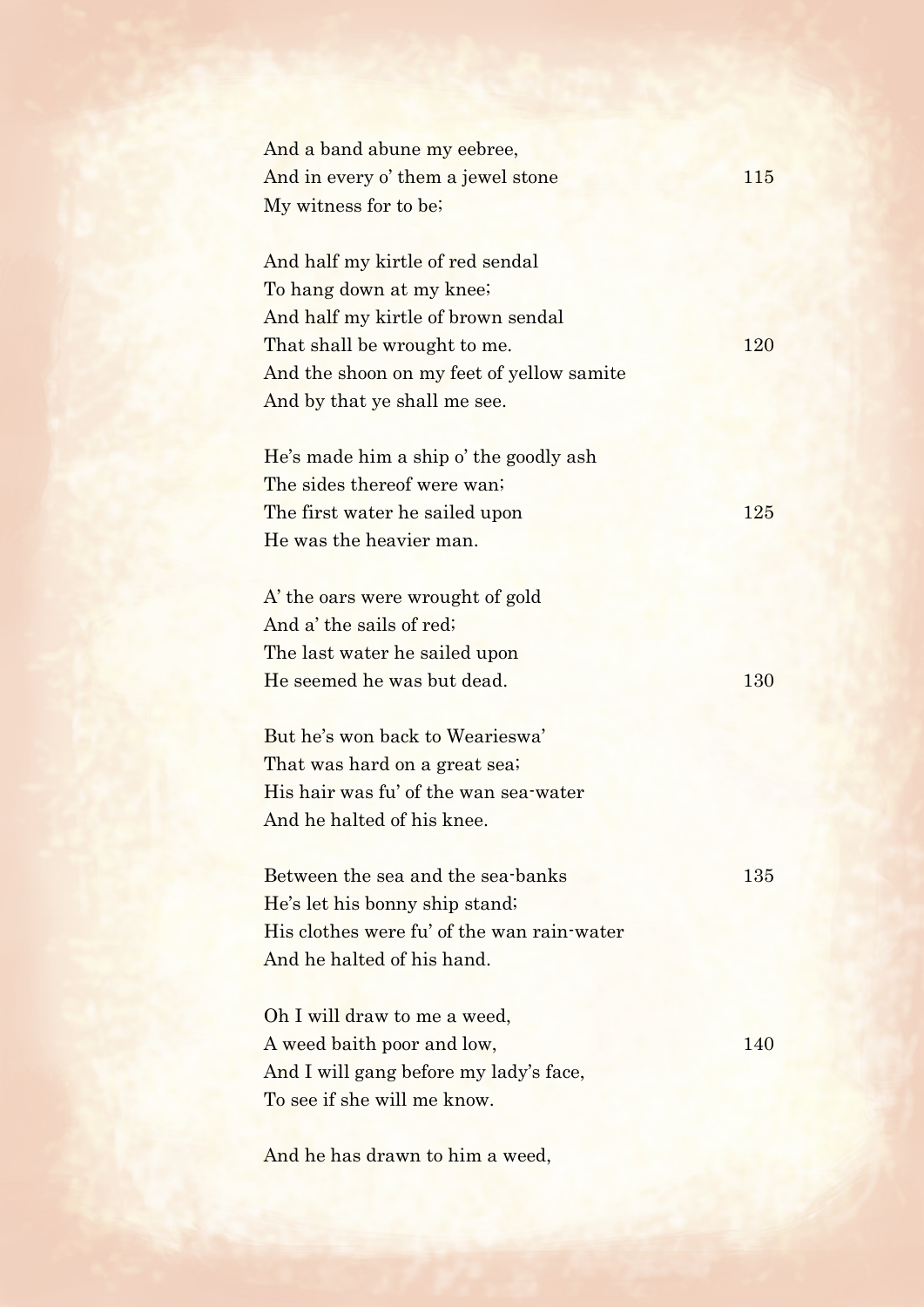| A weed of yellow and black;            |     |
|----------------------------------------|-----|
| But there was nae hood behind his hair | 145 |
| To hang down at his back.              |     |
|                                        |     |
| The first gate that he came to         |     |
| It was little for his delight;         |     |
| The knappies that were that gate upon  |     |
| They were hewn of siller white.        | 150 |
| The last gate that he came by          |     |
| It was little for his ease;            |     |
| Before he had well won ower it,        |     |
| The blood ran frae his knees.          |     |
|                                        |     |
| The neist gate that he came by         | 155 |
| His comfort was waxen cold;            |     |
| Every bolt that gate within            |     |
| It was carven of red gold.             |     |
|                                        |     |
| And he's gane up to the high chamber,  |     |
| He's found that lady there,            | 160 |
| The red sendal on her body,            |     |
| And the red gold in her hair.          |     |
| And as he stood low and very low       |     |
| Amang these goodly men;                |     |
| He stood amang them hoodless,          | 165 |
| There was nae man did him ken.         |     |
|                                        |     |
| And she spied him weel and very weel   |     |
| Gin she might his body see;            |     |
| O wha is yon gangs hoodless,           |     |
| For my love it mauna be.               | 170 |
| And she sought weel and very weel      |     |
| Gin she might him behold;              |     |
| She was mair fain of his fair body     |     |
|                                        |     |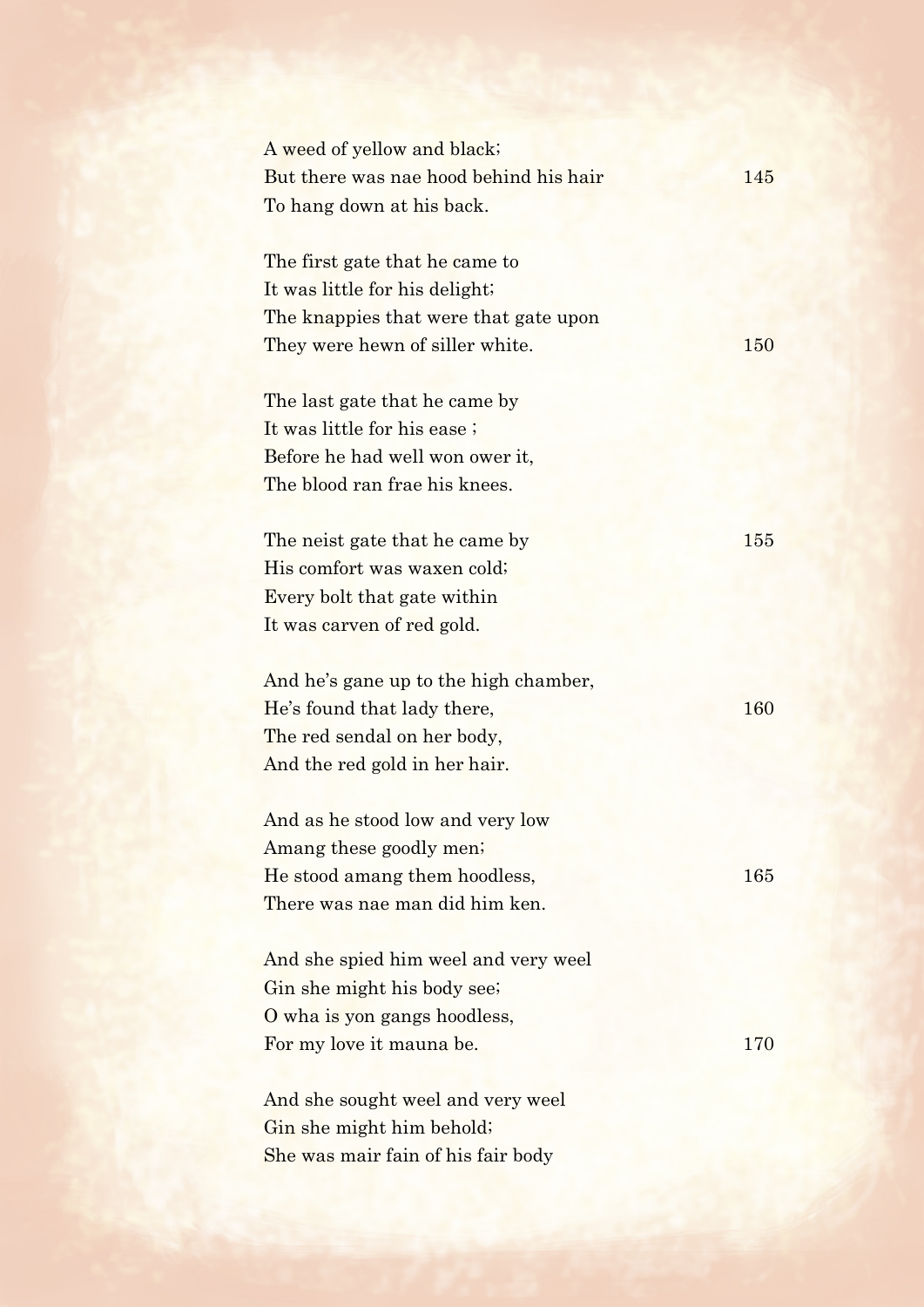Than the rain is of the mould.

| And a' the men that were her before          | 175 |
|----------------------------------------------|-----|
| They were red and nothing wan?               |     |
| And when she saw his goodly face,            |     |
| She weened it was another man.               |     |
|                                              |     |
| And when she looked his face upon,           |     |
| It was wan and nothing red,                  | 180 |
| And a' his hair was riven wi' rain           |     |
| That rained upon his head.                   |     |
|                                              |     |
| O ye'll take out yon hoodless man,           |     |
| That hirples on the marl;                    |     |
| I thought it were my love, Hynd Robert,      | 185 |
| It is but a hireman carl.                    |     |
|                                              |     |
| And ye'll take out yon gangrel fellow        |     |
| That hirples on the clay;                    |     |
| I thought it was my love, Hynd Robert,       |     |
| That hae been long away.                     | 190 |
| He's taen him down to yon wan water-stand,   |     |
| The tears feel ower his een;                 |     |
| Before he was weel in his goodly ship        |     |
| The wind began to ween.                      |     |
|                                              |     |
| He's turned his face to the fair leeland,    | 195 |
| He was right fu' o' care;                    |     |
| Before he was weel upon the sea,             |     |
| The water was waxen sair.                    |     |
|                                              |     |
| Ye'll cast me in the heavy water             |     |
| That is both green and black,                | 200 |
| And ye'll bind my feet with a twine of silk; |     |
|                                              |     |

Pray for the storms to slack.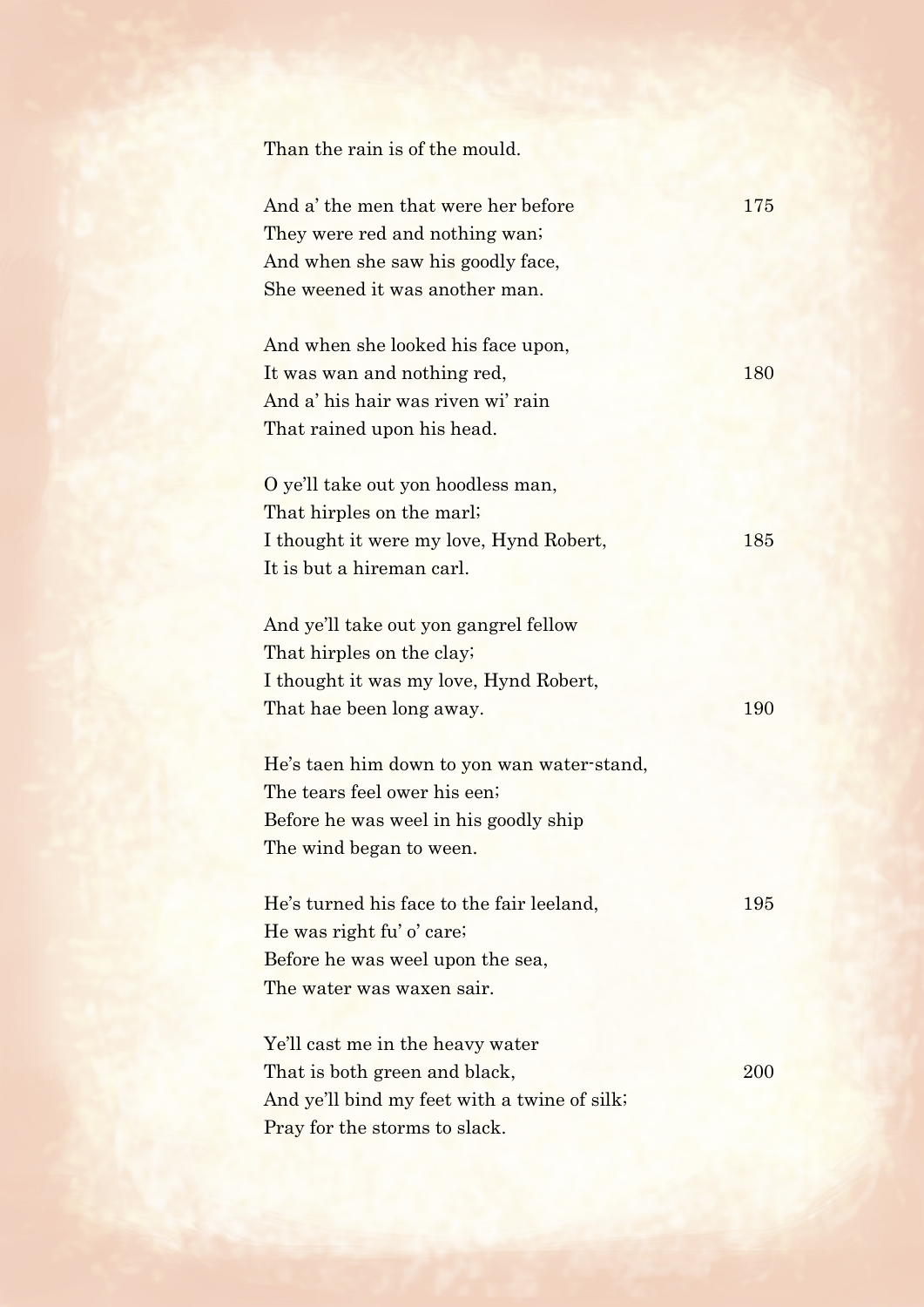| Ye'll cast me in the weary water               |     |
|------------------------------------------------|-----|
| That is both green and grey,                   |     |
| And ye'll bind my arms upon my back;           | 205 |
| Pray for the rains to stay.                    |     |
|                                                |     |
| And they've cast over his fair body            |     |
| In the water that was sae white;               |     |
| And they drove over before the wind            |     |
| A day's space and a night.                     | 210 |
|                                                |     |
| The first wave that cam nigh the ship          |     |
| It smote her in the side;                      |     |
| And ever alas! quo' the ae first man,          |     |
| "This water is ill to bide!"                   |     |
|                                                |     |
| The neist wave that cam nigh the ship,         | 215 |
| It smote her in the head;                      |     |
| "Haul round, haul round," quo' the eldest man, |     |
| "This water maun be our deid!"                 |     |
|                                                |     |
| And they spied ower the wan sea wide           |     |
| To see gin ony halp might be;                  | 220 |
| And then they saw him, Hynd Robert,            |     |
| That fleeted upright in the sea.               |     |
|                                                |     |
| And they spied out upon the sea,               |     |
| It was a weary water and wan;                  |     |
| And there they saw him, Hynd Robert,           | 225 |
| That fleeted as a living man.                  |     |
|                                                |     |
| "O whatten a weird is this, Hynd Robert,       |     |
| That is of your body,                          |     |
| To fleet out ower in the easterin' wind        |     |
| That thraws upon the sea?"                     | 230 |
|                                                |     |
| The wind shall blow in the wan water,          |     |
|                                                |     |

It shall never slack for me,